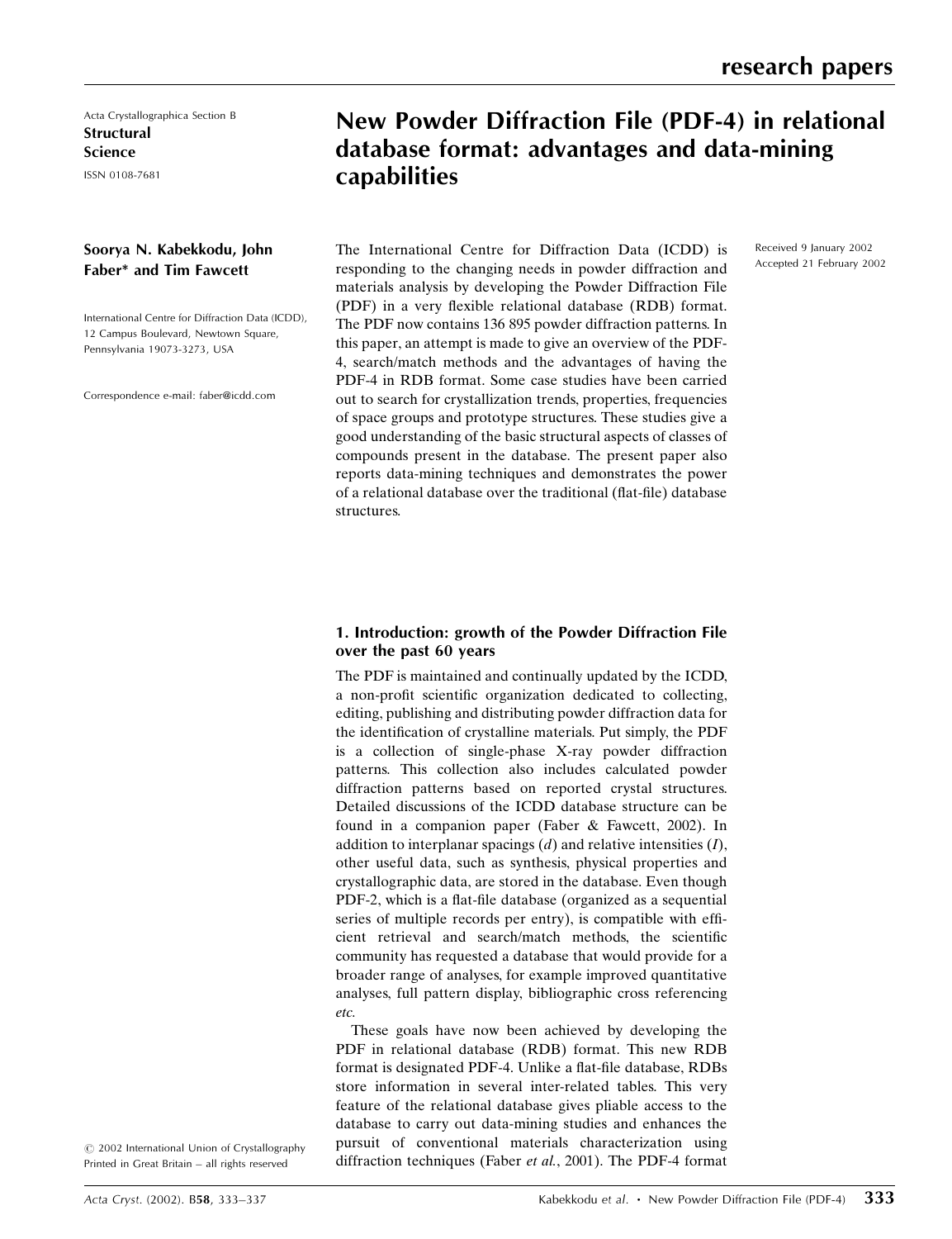#### Table 1

Prototype structures corresponding to the numbers shown on the abscissa in Fig. 3.

| No.            | Compound                          | No. | Compound              | No. | Compound                       |
|----------------|-----------------------------------|-----|-----------------------|-----|--------------------------------|
| 1              | Fe <sub>3</sub> C                 | 19  | Si <sub>2</sub> Th    | 37  | $Al_2O_3$                      |
| $\overline{c}$ | CaB <sub>6</sub>                  | 20  | CaTiO <sub>3</sub>    | 38  | AuCu <sub>3</sub>              |
| 3              | $N_4Si_3$                         | 21  | MoSi <sub>2</sub>     | 39  | CuFeS <sub>2</sub>             |
| 4              | $S_3Sb_2$                         | 22  | Cr <sub>3</sub> Si    | 40  | Fe <sub>2</sub> P              |
| 5              | AlLiSi                            | 23  | Mg                    | 41  | TiO <sub>2</sub>               |
| 6              | Cr <sub>3</sub> S <sub>4</sub>    | 24  | Cu                    | 42  | MnP                            |
| 7              | CrFe                              | 25  | CdI <sub>2</sub>      | 43  | La <sub>2</sub> O <sub>3</sub> |
| 8              | Th <sub>2</sub> Zn <sub>17</sub>  | 26  | BCr                   | 44  | AlB <sub>2</sub>               |
| 9              | Ni <sub>3</sub> Sn                | 27  | $Mn_5Si_3$            | 45  | MgZn <sub>2</sub>              |
| 10             | BFe                               | 28  | CrNaS <sub>2</sub>    | 46  | FeS <sub>2</sub>               |
| 11             | MoS <sub>2</sub>                  | 29  | $P_4$ Th <sub>3</sub> | 47  | CsCl                           |
| 12             | CaC <sub>2</sub>                  | 30  | AsNi                  | 48  | Co <sub>2</sub> Si             |
| 13             | $Si_3W_5$                         | 31  | InNi <sub>2</sub>     | 49  | Cu <sub>2</sub> Mg             |
| 14             | BFe <sub>14</sub> Nd <sub>2</sub> | 32  | CaCu <sub>5</sub>     | 50  | ZnS                            |
| 15             | SiO <sub>2</sub>                  | 33  | $Mn_{12}Th$           | 51  | CaF <sub>2</sub>               |
| 16             | $Al_{43}Ho_{6}Mo_{4}$             | 34  | $Mn_2O_3$             | 52  | $Al_2MgO_4$                    |
| 17             | $Al_2CdS_4$                       | 35  | $BiF_3$               | 53  | $Al_4Ba$                       |
| 18             | Al <sub>2</sub> Cu                | 36  | Cu <sub>2</sub> Sb    | 54  | NaCl                           |

enables one to search on several criteria and fields that are not searchable in PDF-2. In addition to the improved access to some of the fields, users can also build search criteria by combining individual search conditions using Boolean operators. The availability of logical operators for combining the search condition is very useful in arriving at the desired information from the database. The Boolean search method becomes a very powerful search method especially when combined with either Hanawalt (Hanawalt et al., 1938) or Fink (Fink, 1962) methods. The following sections discuss the datamining and search capabilities of the PDF-4/Metals and Alloys RDB.

**Distribution of Crystal Systems Orthorhombic Monoclinic** Hexagonal etragonal Jnknown **Triclinic** 8000 Cubic Number of Hits 6000 4000 2000  $\Omega$ **Crystal System** 



### 2. Symmetry trends in metals and alloys: an overview

A case study was carried out using the ICDD's PDF-4/Metals and Alloys RDB to reveal the crystallization trends in metals and alloys in terms of symmetry and structure. For this purpose, we studied the frequencies of crystal systems, space groups and prototype structures in which metals and alloys crystallize. Fig. 1 shows the number of occurrences of a particular crystal system in the PDF-4/Metals and Alloys RDB. A predominance of crystal systems with high symmetry









Frequency of occurrence of prototype structures in the PDF-4/Metals and Alloys RDB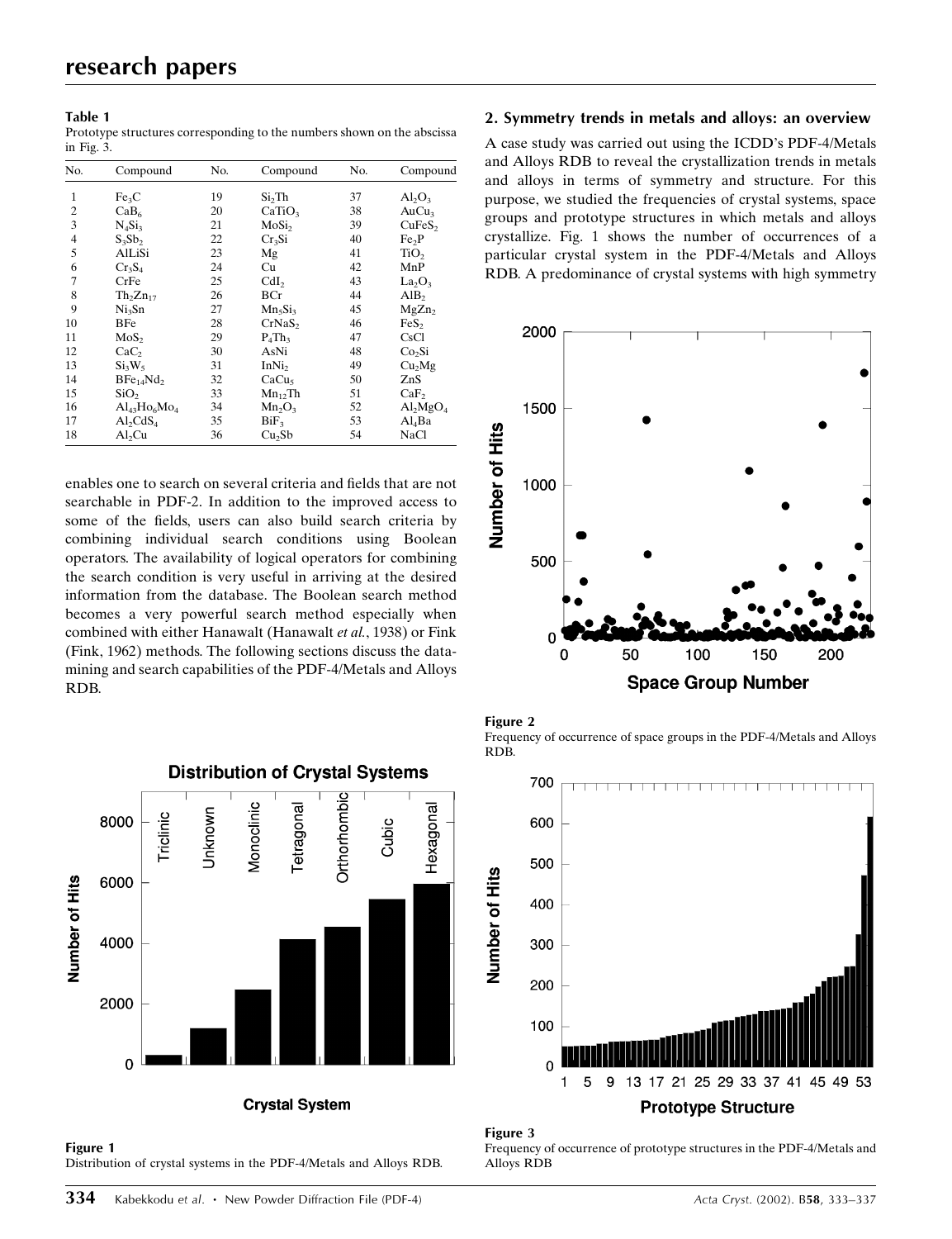| Table 2                                                |  |
|--------------------------------------------------------|--|
| Space groups not found in PDF-4/Metals and Alloys RDB. |  |

A space group that is centrosymmetric is marked with an asterisk.

| Space group No. | Space group        | Space group No. | Space group     |
|-----------------|--------------------|-----------------|-----------------|
| 27              | Pcc2               | 171             | P6 <sub>2</sub> |
| 30              | Pnc2               | 172             | $P6_4$          |
| 37              | Ccc2               | 178             | $P6_{1}22$      |
| $50*$           | Pban               | 179             | $P6_{5}22$      |
| 95              | $P_{322}$          | 183             | P6mm            |
| 97              | <i>I</i> 422       | 184             | P6cc            |
| 101             | $P4_2$ <i>cm</i>   | 207             | P432            |
| 104             | P <sub>4nc</sub>   | 209             | F432            |
| 106             | P4 <sub>2</sub> bc | 219             | F43c            |
| $153*$          | $P32_12$           | $222*$          | Pn3n            |
| 158*            | P3c1               | 228*            | Fd3c            |

is apparent. A more interesting trend is seen in terms of space groups, as shown in Fig. 2. It is clearly seen that there are a few particular space groups in which the majority of the compounds crystallize. Prototype structures give us an insight into the packing arrangement. As can be seen in Fig. 3 and Table 1, the most frequently observed prototype structures of the compounds in the database are the structure types `NaCl' and  $A_l$ Ba'. Fig. 3 shows the frequency of those prototype structures that occur more than 50 times. The prototype structures corresponding to the numbers on the abscissa are listed in Table 1.

Another interesting observation is that out of the 230 possible space groups, only 208 actually occur in the PDF-4/ Metals and Alloys RDB. The space groups that do not occur are listed in Table 2. As can be seen in Table 2, most of the entries that are not populated in the PDF-4/Metals and Alloys RDB are non-centrosymmetric. However, the choice of noncentrosymmetric or centrosymmetric space-group determina-



#### Figure 4

Space groups in which  $Bi_{2-x}A_xO_{3-\delta}$  can be stabilized: space group number versus ionic radius  $(A)$  of the dopant A. (Note: space group number zero indicates that the space group was not reported for that entry.)

#### Table 3

Cell dimensions of the  $R\overline{3}m$  phase of  $Bi_{2-x}A_xO_{3-\delta}$  in hexagonal and rhombohedral settings.

Subscripts  $H$  and  $R$  corresponds to hexagonal and rhombohedral settings, respectively.

| PDF No. | Chemical formula                             | $a_H$ | $c_H$  | $a_R$    | $\alpha_{R}$ |
|---------|----------------------------------------------|-------|--------|----------|--------------|
| 410309  | $Bi_{1.6}Ca_{0.4}O_{2.8}$                    | 3.928 | 27.85  | 9.555369 | 23.71        |
| 480353  | $Bi_{0.775}Dy_{0.225}O_{1.5}$                | 3.951 | 27.285 | 9.375762 | 24.33        |
| 480352  | $Bi0775$ Tb <sub>0</sub> 225O <sub>1.5</sub> | 3.963 | 27.36  | 9.401694 | 24.33        |
| 480351  | $Bi_{0.775}Gd_{0.225}O_{1.5}$                | 3.97  | 27.337 | 9.395243 | 24.4         |
| 410308  | $Bi1.56Gd0.44O3$                             | 3.971 | 27.353 | 9.400556 | 24.38        |
| 480350  | $Bi_{0.775}Eu_{0.225}O_{1.5}$                | 3.975 | 27.372 | 9.40726  | 24.4         |
| 410307  | $Bi_{1.672}Eu_{0.328}O_3$                    | 3.976 | 27.569 | 9.471091 | 24.23        |
| 480349  | $\rm{Bi}_{0.775}$ $\rm{Sm}_{0.225}O_{1.5}$   | 3.978 | 27.401 | 9.417056 | 24.38        |
| 480348  | $Bi_0$ 775 $Nd_0$ 225 $O_1$ 5                | 3.993 | 27.472 | 9.442118 | 24.41        |
| 410310  | $Bi_{1.446}Nd_{0.554}O_3$                    | 3.993 | 27.422 | 9425959  | 24.45        |
| 480347  | $Bi_{0.775}Pr_{0.225}O_{1.5}$                | 3.996 | 27.53  | 9.461289 | 24.37        |
| 410305  | $Bi_{1,35}Pr_{0,65}O_3$                      | 4.005 | 27.455 | 9.438319 | 24.49        |
| 480346  | $Bi_{0.775}La_{0.225}O_{1.5}$                | 4.021 | 27.65  | 9.503597 | 24.42        |

tions from powder data is in general difficult. The total collection of patterns in the PDF will be released in the PDF-4/Full File RDB and all of the space groups listed in Table 2 will appear. Study of the differing trends in occurrences of classes of compounds, such as metals and alloys, in the range of space groups and prototype structures available may lead to a greater understanding of the factors affecting the determination of solid-state structure, and hence of physical properties, for materials. Entries from the PDF-4/Full File RDB and their associated literature references could form a reservoir of information on synthesis and properties of materials that crystallize in these space groups.

## 3. The  $Bi_{2-x}A_xO_{3-\delta}$  system: a database study

Tailoring crystal structures and materials properties by preparing solid solutions is an important method in modern



#### Figure 5

Space groups occurring in the  $Bi_{2-x}A_xO_{3-\delta}$  system, where the ionic radius of  $A$  is between 0.8 and 1.1 Å. (Note: space group number zero indicates that the space group was not reported for that entry.)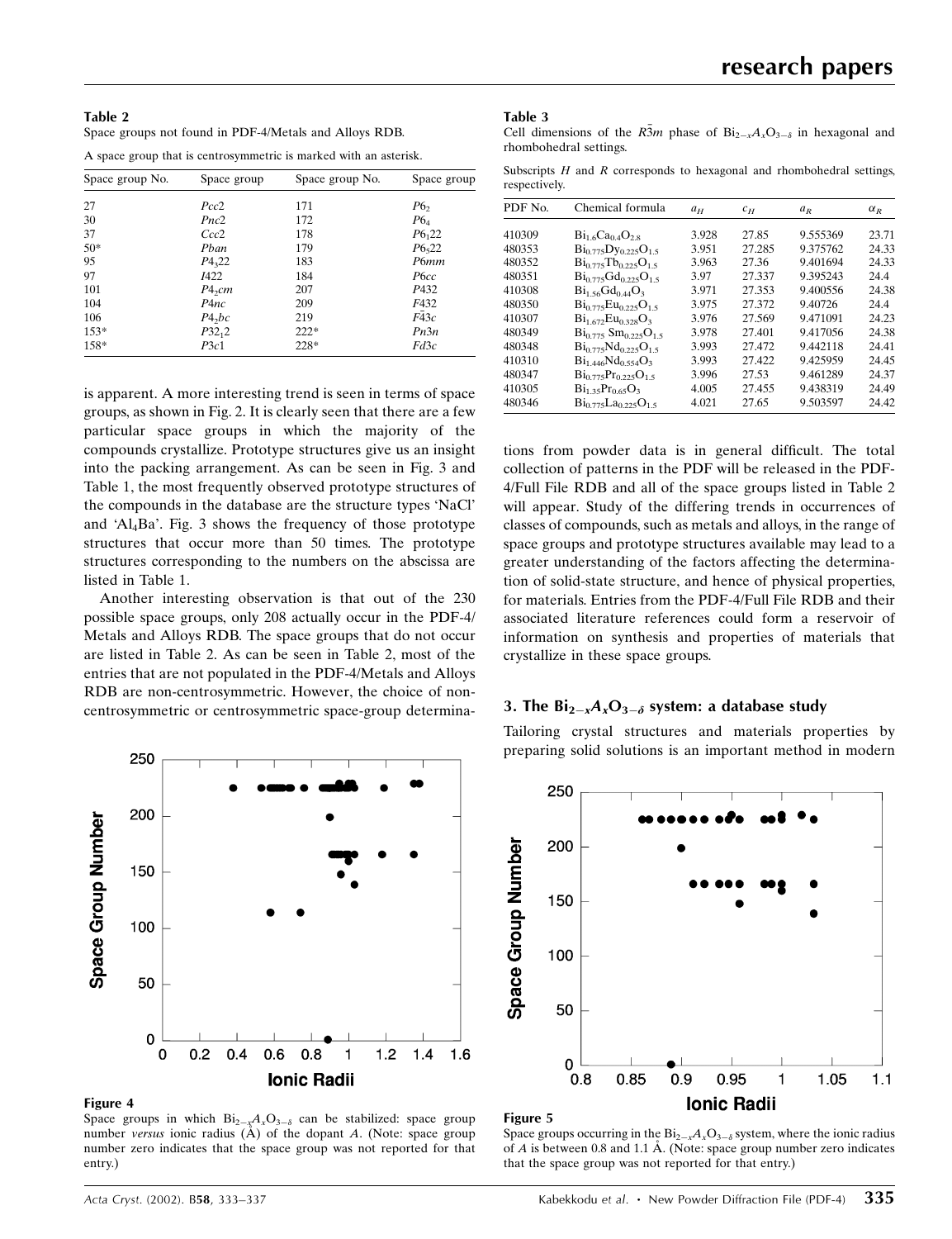| H |              |  |
|---|--------------|--|
|   | ٠<br>۰.<br>Ξ |  |

The results of various queries in the Release 1998 PDF database.

| <b>Hits</b>    | Search criteria          |  |  |
|----------------|--------------------------|--|--|
| 230            | Two-element compounds    |  |  |
| 126            | Cubic structures         |  |  |
| 64             | Hexagonals/rhombohedrals |  |  |
|                | Orthorhombics            |  |  |
| 22             | Monoclinics              |  |  |
| $\overline{4}$ | Anorthics (triclinics)   |  |  |

materials design. Apart from routine phase identification, the PDF plays an important role in understanding the structural trends of these solid solutions. The advantages of a PDF-4 RDB in facilitating the study of solid solutions and their structural features are illustrated by taking the system  $Bi_{2-x}A_xO_{3-\delta}$  (where A is a dopant at the bismuth site) as an example.

Bismuth sesquioxide  $(Bi<sub>2</sub>O<sub>3</sub>)$  exhibits a structural phase transition as a function of temperature and composition (Harwig, 1977, 1978; Harwig & Weenk, 1978). The high temperature  $\delta$  phase of Bi<sub>2</sub>O<sub>3</sub> has captivated the interests of materials scientists because of its superior oxide ion conductivity (Harwig & Weenk, 1978). It has been shown that the  $\delta$ phase of  $Bi<sub>2</sub>O<sub>3</sub>$  can be stabilized at room temperature by substituting rare earth or transition metal ions at the Bi site (Shuk et al., 1996; Sillen, 1937; Schumb & Rittner, 1943). For the above reason,  $Bi_{2-x}A_xO_{3-\delta}$  solid solutions have been studied extensively. In the present study, an attempt is made to comprehend  $Bi_{2-x}A_xO_{3-\delta}$  solid solutions in terms of the dopants' ionic radii and oxidation states using the ICDD's PDF-4 RDB.

Fig. 4 shows the space groups in which  $Bi_{2-x}A_xO_{3-\delta}$  can be stabilized against the ionic radii of the dopants. The  $\delta$  phase of  $Bi<sub>2</sub>O<sub>3</sub>$  has space group  $Fm3m$  (No. 225). The efforts to stabilize this phase by solid solution are reflected in the large number of  $Fm\overline{3}m$  entries in the database. Interestingly, solid



Stabilization of  $Bi_{2-x}A_xO_{3-\delta}$  in various space groups.

solutions with a dopant ionic radius between 0.85 and 1.05  $\AA$ (Fig. 5) crystallize predominantly in both  $Fm\overline{3}m$  (No. 225) and  $R\overline{3}m$  (No. 166). The factors that influence the occurrence of these two polymorphs in this region could be composition, temperature and preparation methods. It is worth noting that  $Bi^{3+}$  has an ionic radius of 0.96 Å, which is in the center of this region.

A comparison of the unit-cell dimensions of the R3m phases with that of the  $\delta$  phase of Bi<sub>2</sub>O<sub>3</sub> (a = 5.525 Å, space group  $Fm\overline{3}m$ ) showed that the length of the rhombohedral cell edge is nearly equal to the body diagonal of the  $Fm\overline{3}m$  unit cell  $(3^{1/2}a_c = 9.5696 \text{ Å})$ , as shown in Table 3. This group–subgroup



## Ln<sub>2</sub>O<sub>2</sub> LATTICE PARAMETER VS ATOMIC NUMBER



 $Ln<sub>2</sub>O<sub>3</sub>$  lattice-parameter variation as a function of rare earth atomic number for compounds that crystallize in space group  $Ia\overline{3}$ .

Ln<sub>2</sub>O<sub>2</sub> LATTICE PARAMETER VS ATOMIC NUMBER



#### Figure 8

 $Ln<sub>2</sub>O<sub>3</sub>$  lattice-parameter variation as a function of rare earth atomic number for compounds that crystallize in space group P63/mmc and  $P\overline{3}m1$ . Only the *a*-axis lattice parameter is shown, but similar behavior is observed for the  $c$  axis.